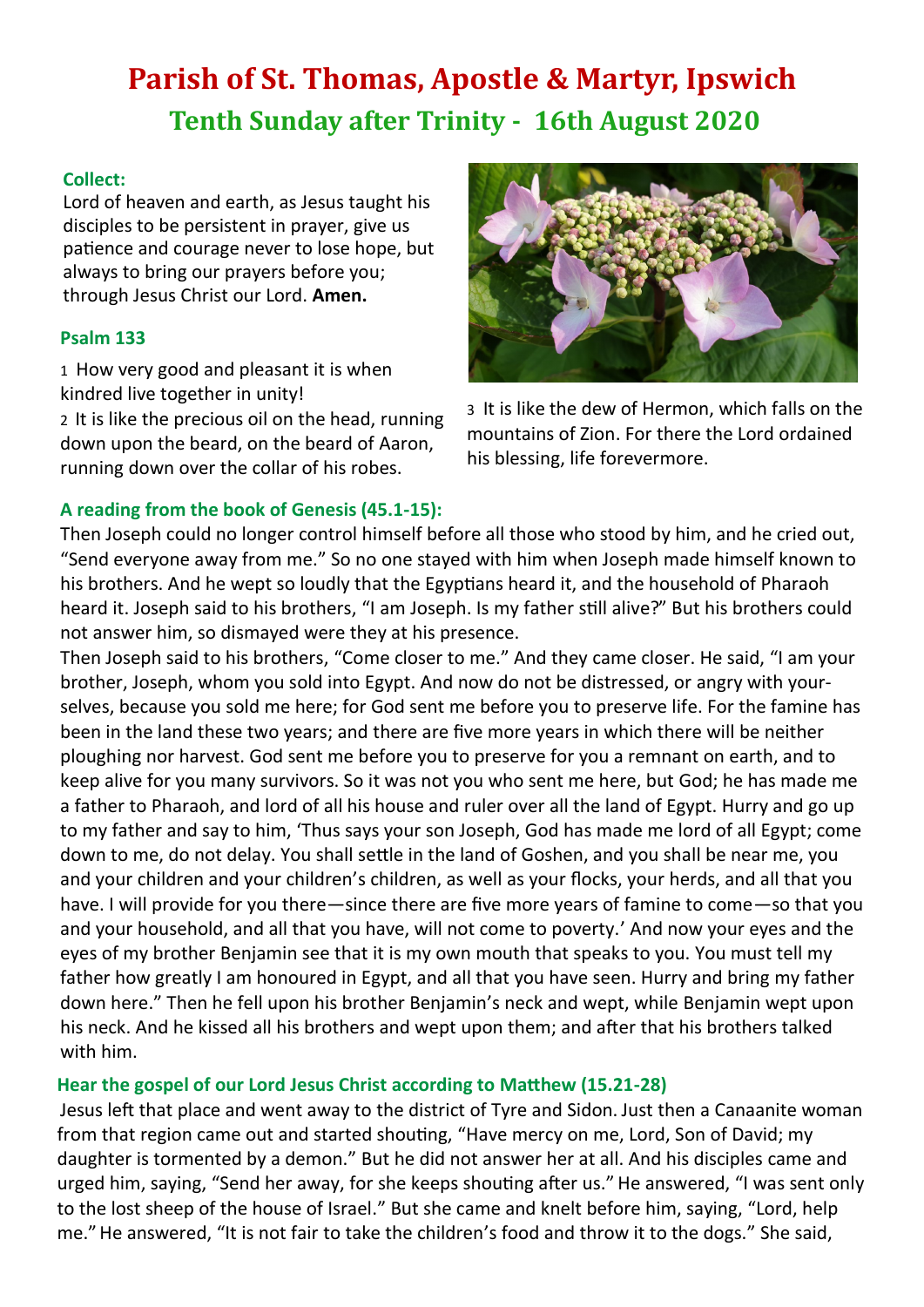"Yes, Lord, yet even the dogs eat the crumbs that fall from their masters' table." Then Jesus answered her, "Woman, great is your faith! Let it be done for you as you wish." And her daughter was healed instantly. **This is the gospel of the Lord.** *Praise to you, o Christ.*

## **Reflection: Inclusion and Diversity.**

Our readings this week have all kinds of implications for those who seek to follow Jesus and his way, but I want to explore the particular implications for us as we think about two words which are much in use in our culture today : Inclusion and Diversity. At first glance the readings may not seem to have much in common, but as we look deeper, perhaps they have.

In the old testament story, a version of which we know so well because of the musical by Andrew Lloyd Webber and Tim Rice, Joseph has been sold into slavery by his jealous brothers, and long forgotten about. Years later famine and hardship drive the bothers to seek help from the old enemy Egypt, and on arrival they are met by Joseph, now a powerful prince who administers the famine relief programme. He recognises them, but they don't recognise him but are overawed by him and his situation. Joseph could easily have taken vengeance on them and refused to help, or worse still he could have had them punished for what they had done all those years before but he doesn't. He makes himself known to them and offers help and forgiveness. This much we all know.

In the Gospel reading, we are told that this is one of the few occasions when Jesus is actually in a foreign country. He is right up in the north east corner of the country, in the territory of Tyre and Sidon where the sea going Phoenicians live who are related to the Samaritans, despised for having intermarried with the locals some 500 years before. Jesus has gone there with the disciples to take a break from the increasingly nasty struggle he has been having with

the scribes and Pharisees over questions of authority and the interpretation of the Law. He seems to want to spend some time with the disciples preparing them for what lies ahead. But they are plagued by this Gentile woman following them and calling out for him to heal her daughter and, unusually, Jesus is ignoring her. The disciples want him to act "for goodness sake give her what she wants and give us some peace" But Jesus is quite focussed on the belief that his mission is to the Jewish people and not to the rest of the world, and says so to the woman. Quick as a flash the woman comes back with those remarkable words which have come to mean so much to Anglicans over the centuries, through the Prayer of Humble Access in Cranmer's Book of Common Prayer, 'Yes, Lord, yet even the dogs eat the crumbs that fall from their masters' table' Jesus responds to her quick wit, cheerfulness and faith, and her daughter is healed.

So what can we learn about Inclusion and Diversity from these stories?

From Joseph we learn that a prerequisite of inclusion is forgiveness and that diversity is made possible when we are willing to share the gifts that we have.

From Jesus we learn that inclusion and diversity means a readiness to think big; to challenge beliefs and ideas that we have previously held for the sake of the good of all.

From both of them we learn that the gifts we have been given are not given us for our own sake, but to be shared with all, even, and perhaps most especially, with those who have hurt us, let us down, opposed us, or are just plain different from us. And that, my sisters and brothers, is perhaps, the hardest lesson of all for we sinful, basically selfish, human beings to learn.

May God, the creator of Inclusion and Diversity give us grace to listen to him and learn from him and trust him more. Amen. *Amen. Canon Christopher Chapman*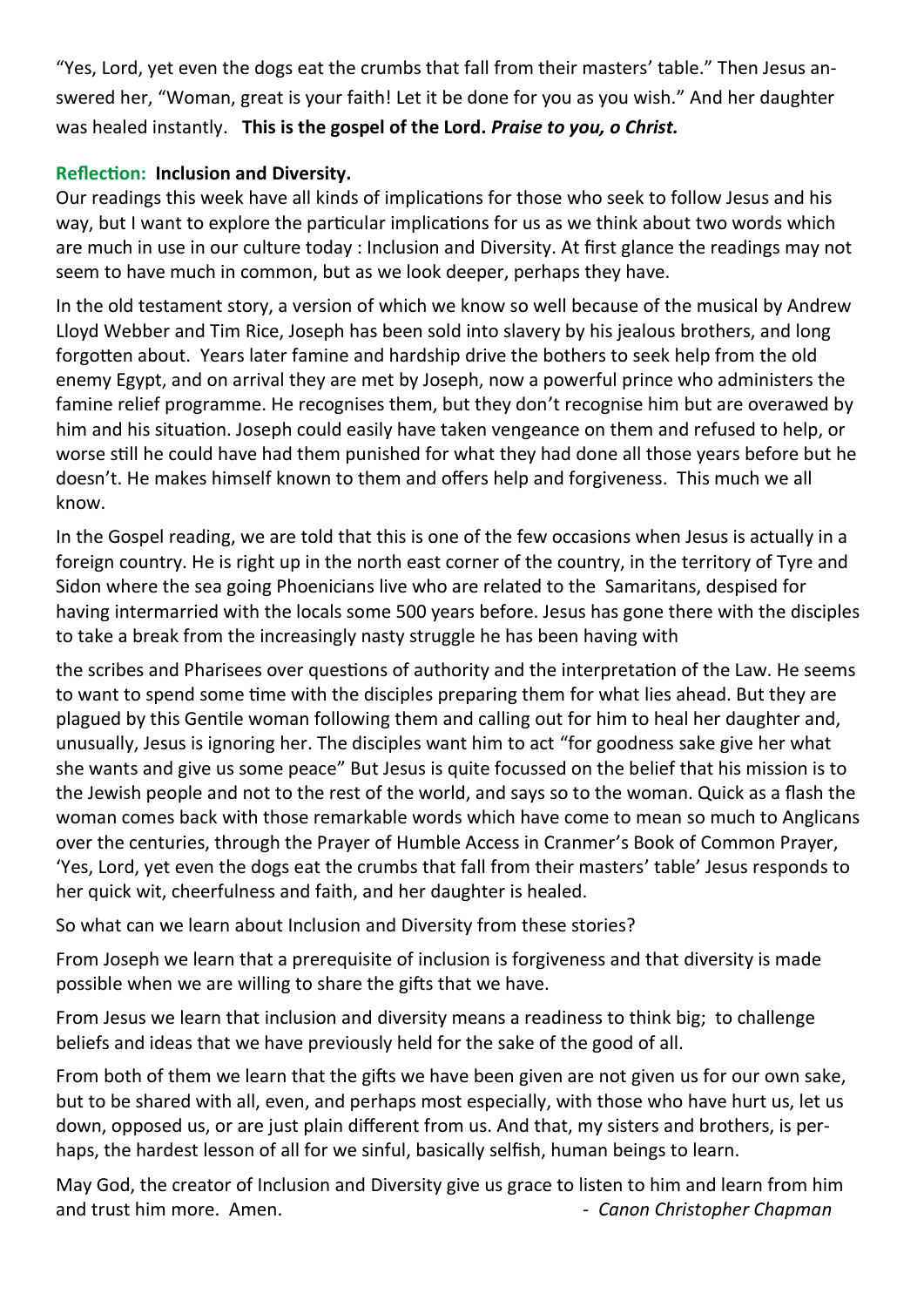*We are the body of Christ. In the one Spirit we were all baptized into one body. Let us then pursue all that makes for peace and builds up our common life.*  **Alleluia! The peace of the Lord be always with you.**

and all can safely live, a place where saints and children tell how hearts learn to forgive. Built of hopes and dreams and visions, rock of faith and vault of grace; here the love of Christ shall end divisions:

> *All are welcome, all are welcome, all are welcome in this place.*

Let us build a house where prophets speak, and words are strong and true, where all God's children dare to seek to dream God's reign anew. Here the cross shall stand as witness and as symbol of God's grace; here as one we claim the faith of Jesus:

Let us build a house where love is found in water, wine and wheat: a banquet hall on holy ground where peace and justice meet. Here the love of God, through Jesus, is revealed in time and space; as we share in Christ the feast that frees us:

Let us build a house where hands will reach beyond the wood and stone to heal and strengthen, serve and teach, and live the Word they've known. Here the outcast and the stranger bear the image of God's face; let us bring an end to fear and danger:

Let us build a house where all are named, their songs and visions heard and loved and treasured, taught and claimed as words within the Word. Built of tears and cries and laughter, prayers of faith and songs of grace, let this house proclaim from floor to rafter:

## **Here are the words of two hymns you**  Let us build a house where love can dwell<br>**may like to sing or pray this week:**

A brighter dawn is breaking, and earth with praise is waking; for thou, O King most highest, the pow'r of death defiest.

And thou hast come victorious, with risen body glorious, who now for ever livest, and life abundant givest.

O free the world from blindness, and fill the earth with kindness, give sinners resurrection, Bring striving to perfection.

In sickness give us healing, in doubt thy clear revealing, that praise to thee be given in earth as in thy heaven.

*Call this number* ↓ *for free*, to listen to hymns being sung, prayers, or reflections. Give it a go, it's a lovely way to worship from home!



A free phone line of hymns, reflections and prayers